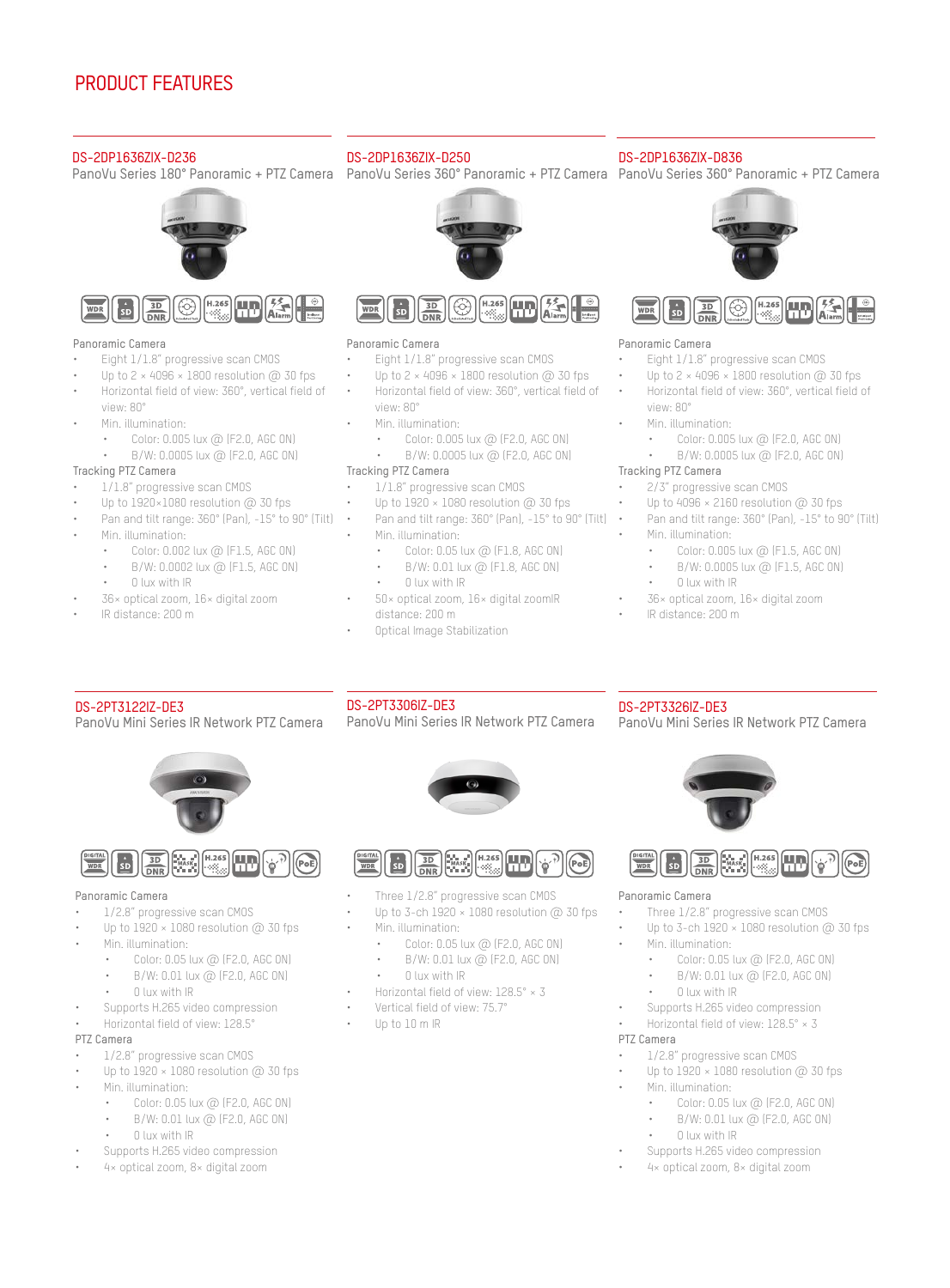

# WHAT IS THE PANOVU CAMERA?

When designing surveillance applications, more and greater requirements have become necessary for monitoring large areas such as public plazas, arenas, airports, busy traffic intersections, and the like. In very large settings, security personnel need to see more with just one camera – not just a panoramic image, but zoomed-in, detailed views as well.

With that in mind, Hikvision designed the PanoVu Series all-in-one cameras to capture both excellent panorama and close-up details. Panoramic images are captured with multiple sensors, rendering 180° or 360° panoramic imaging with real-time ultra-HD resolution. The integrated design and high-speed pan-tilt-zoom action grants the user swift positioning over expansive areas with the power to bring sharp details into focus. At the same time, the PanoVu Series Cameras utilize Hikvision's ultra-low light Darkfighter technology, making colored images possible in poorly lit environments.

Now, new additions to the PanoVu product family feature high definition panoramic view camera – up to 32 MP – as well as supplemental IR & panoramic lighting for clear images in extremely dark environment, and an amazing wide tilt angle. And, because panoramic cameras demand more bandwidth and storage than conventional cameras, Hikvision designed the PanoVu cameras to utilize H.265+ technology, making the most efficient use of video transmission and storage.

PanoVu Mini Series cameras are new members to the Hikvision PanoVu product family. They feature compact sizes, affordable prices, and ease of installation and use, while keeping all the market-proven features of PanoVu cameras such as high edge definition, low image distortion, and powerful PTZ functions. They are used in a wide range of scenarios, indoor and outdoor.

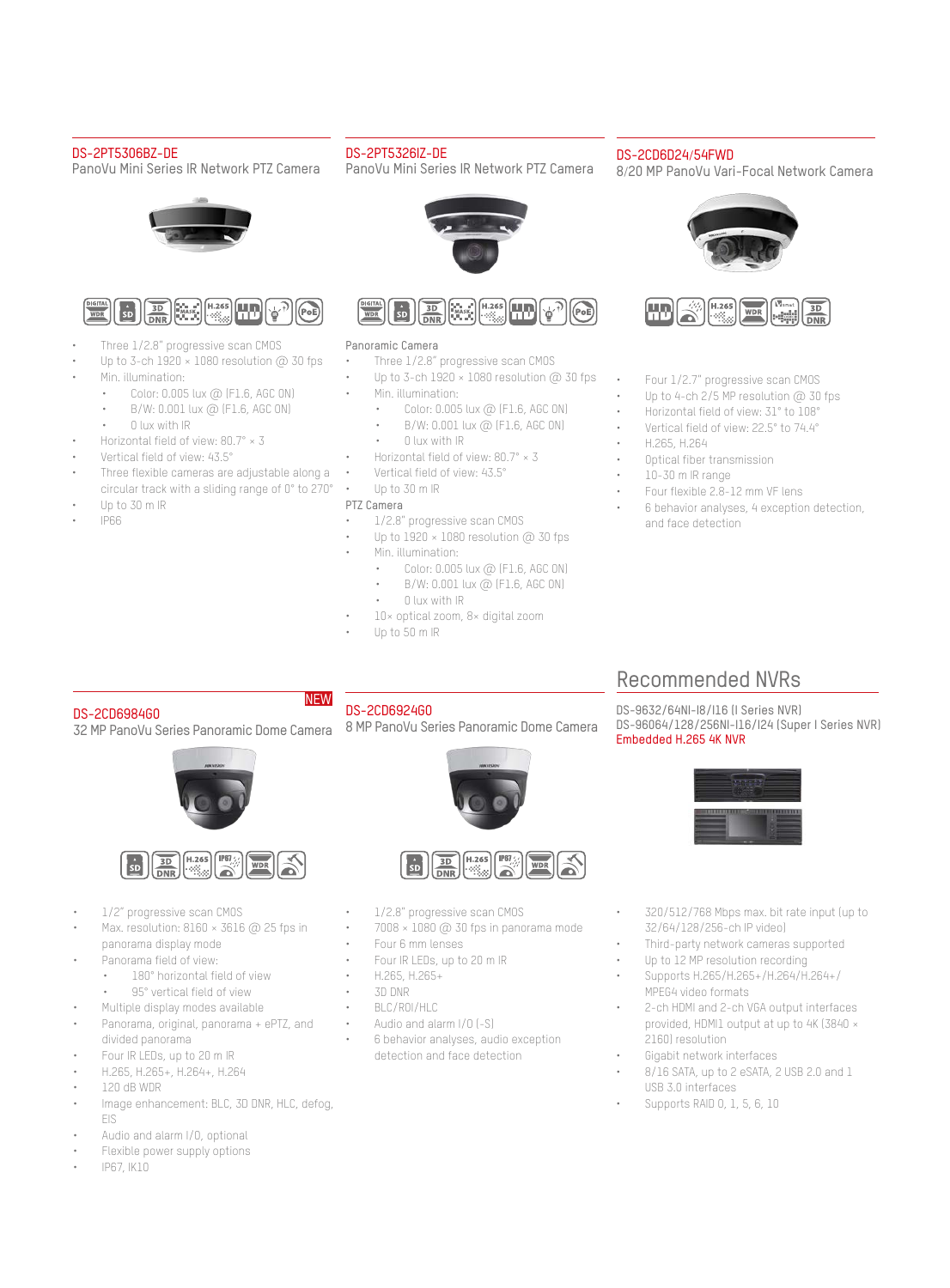# A SIMPLE SYSTEM FOR AN EASY INSTALLATION

With an "all-in-one" design, a single product serves as a system that enables front-end splicing and delivers both panorama and every detail through full shot (180° or 360°) and close-up shot without using any additional server. You can enjoy a simple and time-saving installation and maintenance. The product allows for a quick installation as dome camera does—all you need are a cable and a power supply. Characterized by a flexibility and ease of operation, it provides a full range of options in the user interface to offer a panorama in the ultrahigh-resolution scene while capturing the details dynamically in realtime. You can zoom in an image to its center to see the close-up details just by clicking on the image.



# PANORAMIC VIEWS AND FINER PICTURES

Combining several built-in horizontal cameras with PTZ power, one PanoVu camera captures 360° or 180° panoramic images as well as close-up images with up to 50x optical zoom. These cameras provide high-resolution images with more detail. Note, too, that the panoramic images are stitched together within the camera itself, so users will not need another server or add-on to enjoy full use of the cameras.



360° Overview + 50x PTZ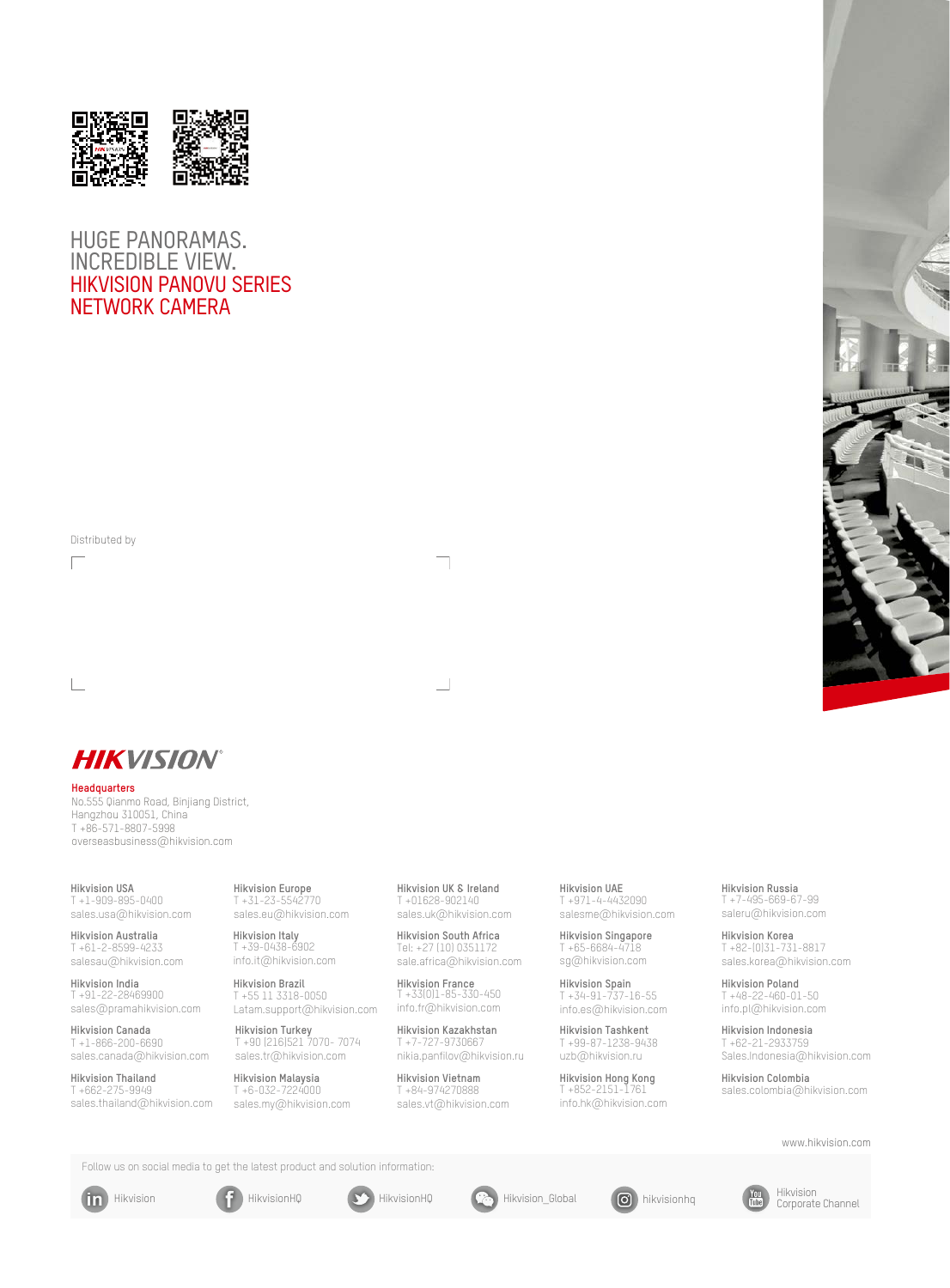# DarkFighter ULTRA-LOW-LIGHT TECHNOLOGY AND SUPPLEMENTAL LIGHTING

All fixed and zoom lenses of PanoVu cameras utilize Hikvision DarkFighter ultra-low-light technology. Therefore, whether you are viewing 180° or 360° panoramic images or PTZ close-up images, each one can render colored images in very low-light environments down to 0.002 lux.

Supplemental lighting significantly improves image quality in extremely dark environment. But with a panoramic camera, it's difficult for supplemental light to reach the same angle as the lens. Hikvision's advanced PanoVu cameras, however, feature wide-angle supplemental light, perfectly matching the angle of the lens and bringing vivid images to life.



## SMART CODEC – H.265+ OPTIMIZED COMPRESSION

PanoVu Series Cameras also feature Hikvision's H.265+ technology, reducing bandwidth and storage requirements by an average of 70% or more while maintaining consistent resolution, framerates, and detail. It's an efficient way to manage super high resolution video footages.



24-Hour recording file size (GB) comparing H.264, H.265, and H.265+ \*Data was tested in a common scene; for reference only.

## SMART FUNCTIONS

With advanced video analysis and multi-target tracking algorithms select, PanoVu Cameras also feature a wide range of smart functions in panoramic mode, including intrusion detection, line crossing detection, and region entrance and exiting detection. The PanoVus can also send alarm signals linked to the PTZ for tracking, greatly improving security efficiency.

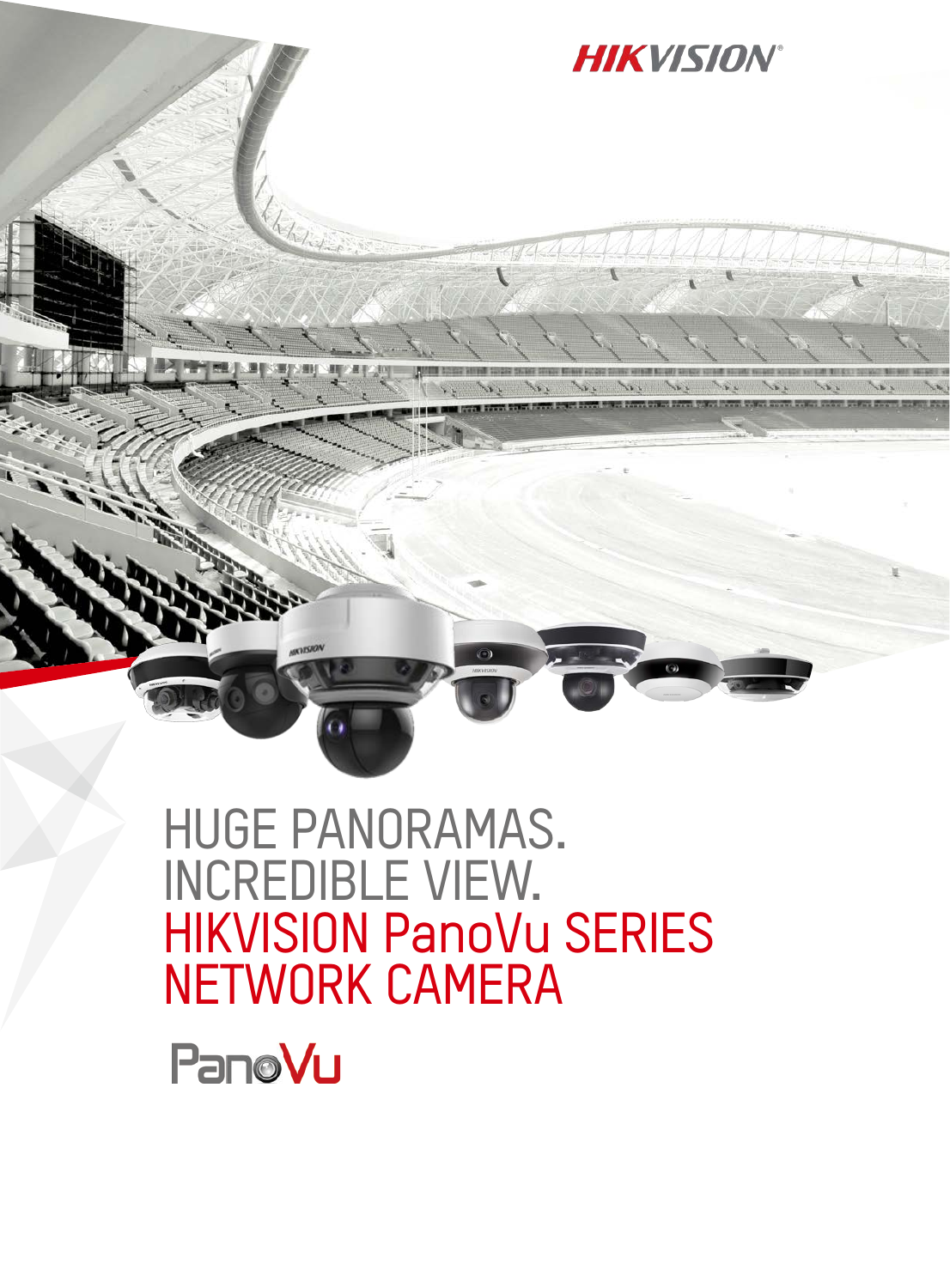# APPLICATION SCENARIOS

With intelligent and powerful features, the PanoVu Series Cameras can be used extensively, including applications like airports, transit stations, gymnasiums, scenic ports, and public squares needing a wide range of monitoring.



# PRODUCT FEATURES

#### DS-2DP0818ZIX-D236

PanoVu Series 180° Panoramic + PTZ Camera PanoVu Series 180° Panoramic + PTZ Camera PanoVu Series 180° Panoramic + PTZ Camera





#### Panoramic Camera

- Four 1/1.8" progressive scan CMOS
- Up to  $4096 \times 1800$  resolution @ 30 fps
- Horizontal field of view: 180°, vertical field of view: 80°
- Min. illumination:
	- Color: 0.005 lux @ (F2.0, AGC ON)
	- B/W: 0.0005 lux @ (F2.0, AGC ON)

#### Tracking PTZ Camera

- 1/1.8" progressive scan CMOS
- Up to  $1920 \times 1080$  resolution  $\omega$  30 fps
- Pan and tilt range: 360° (Pan), -15° to 90° (Tilt)
- Min. illumination:
	- Color: 0.002 lux @ (F1.5, AGC ON)
	- B/W: 0.0002 lux @ (F1.5, AGC ON)
	- 0 lux with IR
- 36× optical zoom, 16× digital zoom
- IR distance: 200 m

#### DS-2DP0818ZIX-D250



#### 四条  $\sqrt{\frac{3D}{DNR}}$  $H.265$  $\mathbf{s}$

#### Panoramic Camera

- Four 1/1.8" progressive scan CMOS
- Up to  $4096 \times 1800$  resolution @ 30 fps
- Horizontal field of view: 180°, vertical field of view: 80°
- Min. illumination:
	- Color: 0.005 lux @ (F2.0, AGC ON)
	- B/W: 0.0005 lux @ (F2.0, AGC ON)

#### Tracking PTZ Camera

- 1/2.8"progressive scan CMOS
- Up to  $1920 \times 1080$  resolution @ 30 fps
- Pan and tilt range: 360° (Pan), -15° to 90° (Tilt) •
- Min. illumination:
	- Color: 0.05 lux @ (F1.8, AGC ON)
	- B/W: 0.01 lux @ (F1.8, AGC ON)
	- 0 lux with IR
- 50× optical zoom, 16× digital zoom
- IR distance: 200 m
- Optical Image Stabilization



#### Panoramic Camera

- Four 1/1.8" progressive scan CMOS
- Up to  $4096 \times 1800$  resolution @ 30 fps
- Horizontal field of view: 180°, vertical field of view: 80°
	- Min. illumination:
	- Color: 0.005 lux @ (F2.0, AGC ON)
	- B/W: 0.0005 lux @ (F2.0, AGC ON)

#### Tracking PTZ Camera

- 2/3" progressive scan CMOS
- Up to  $4096 \times 2160$  resolution @ 30 fps
- Pan and tilt range: 360° (Pan), -15° to 90° (Tilt)
- Min. illumination:
	- Color: 0.005 lux @ (F1.5, AGC ON)
	- B/W: 0.0005 lux @ (F1.5, AGC ON)
	- 0 lux with IR
- 36× optical zoom, 16× digital zoom
- IR distance: 200 m



DS-2DP0818ZIX-D836



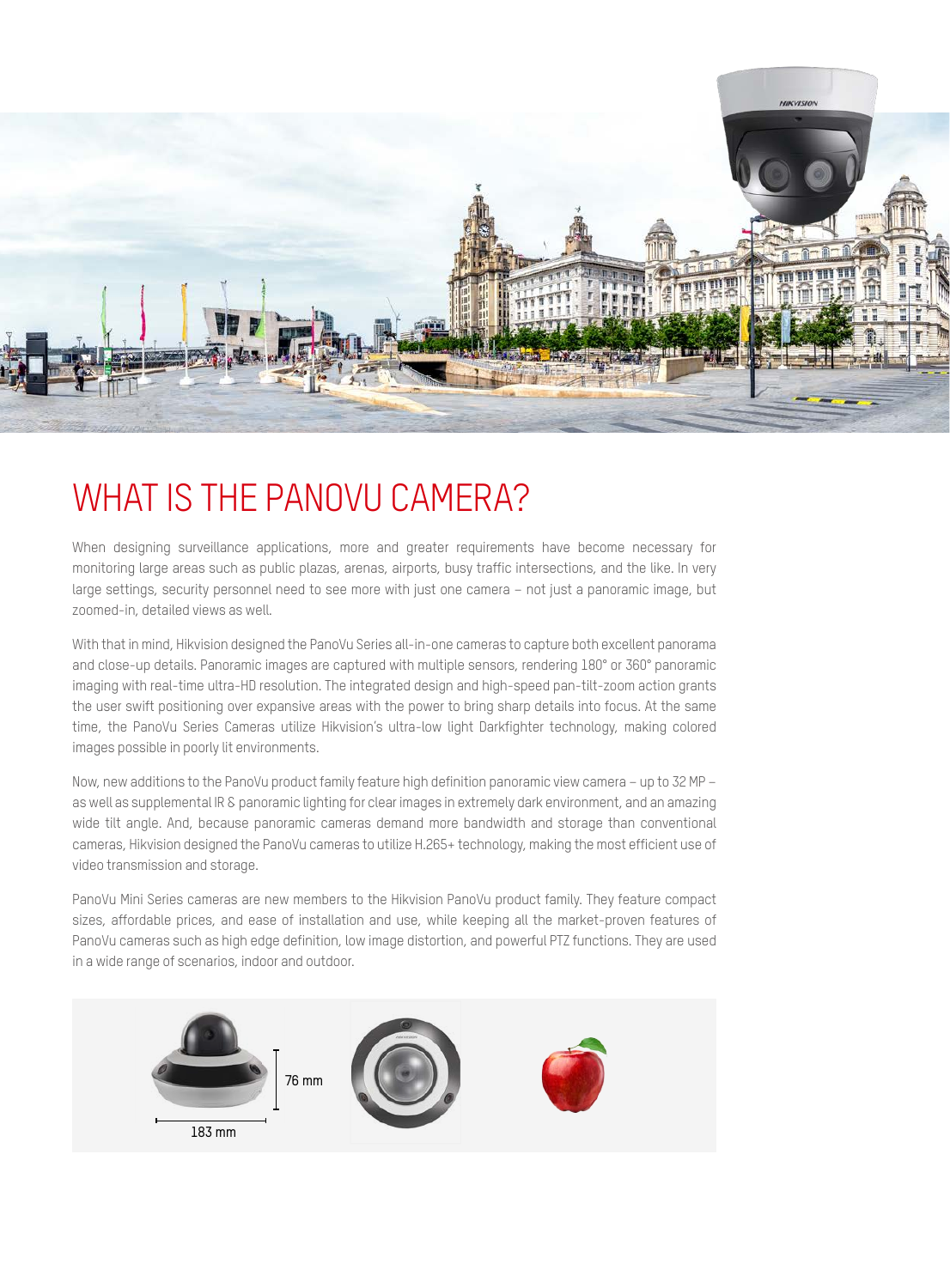#### DS-2DP1636ZIX-D236



#### ,<br>Н. 265 (yn  $\overline{3D}$

#### Panoramic Camera

- Eight 1/1.8" progressive scan CMOS
- Un to  $2 \times 4096 \times 1800$  resolution  $\textcircled{a}$  30 fps
- Horizontal field of view: 360°, vertical field of
- view: 80°
	- Min. illumination:
		- Color: 0.005 lux @ (F2.0, AGC ON) • B/W: 0.0005 lux @ (F2.0, AGC ON)

### Tracking PTZ Camera

- 1/1.8" progressive scan CMOS
- Up to  $1920 \times 1080$  resolution  $\textcircled{a}$  30 fps
- Pan and tilt range: 360° (Pan), -15° to 90° (Tilt)
- Min. illumination:
	- Color: 0.002 lux @ (F1.5, AGC ON)
	- B/W: 0.0002 lux @ (F1.5, AGC ON)
- 0 lux with IR
- 36× optical zoom, 16× digital zoom
- IR distance: 200 m

#### DS-2DP1636ZIX-D250

#### DS-2DP1636ZIX-D836

PanoVu Series 180° Panoramic + PTZ Camera PanoVu Series 360° Panoramic + PTZ Camera PanoVu Series 360° Panoramic + PTZ Camera





#### Panoramic Camera

- Eight 1/1.8" progressive scan CMOS
- Up to  $2 \times 4096 \times 1800$  resolution  $\omega$  30 fps
- Horizontal field of view: 360°, vertical field of view: 80°
- Min. illumination:
	- Color: 0.005 lux @ (F2.0, AGC ON)
	-

### • B/W: 0.0005 lux @ (F2.0, AGC ON)

#### Tracking PTZ Camera

- 1/1.8" progressive scan CMOS
- Up to 1920  $\times$  1080 resolution  $\omega$  30 fps
- Pan and tilt range: 360° (Pan), -15° to 90° (Tilt)
	- Min. illumination:
	- Color: 0.05 lux @ (F1.8, AGC ON)
	- B/W: 0.01 lux @ (F1.8, AGC ON)
		- 0 lux with IR
- 50× optical zoom, 16× digital zoomIR distance: 200 m
- Optical Image Stabilization



#### Panoramic Camera

- Eight 1/1.8" progressive scan CMOS
- Up to  $2 \times 4096 \times 1800$  resolution  $\omega$  30 fps
- Horizontal field of view: 360°, vertical field of
- view: 80°
- Min. illumination:
	- Color: 0.005 lux @ (F2.0, AGC ON)
	- B/W: 0.0005 lux @ (F2.0, AGC ON)

### Tracking PTZ Camera

- 2/3" progressive scan CMOS
- Up to  $4096 \times 2160$  resolution  $\textcircled{a}$  30 fps • Pan and tilt range: 360° (Pan), -15° to 90° (Tilt)
- Min. illumination:
	- Color: 0.005 lux @ (F1.5, AGC ON)
- B/W: 0.0005 lux @ (F1.5, AGC ON)

PanoVu Mini Series IR Network PTZ Camera

Three  $1/2.8"$  progressive scan CMOS Up to 3-ch 1920  $\times$  1080 resolution @ 30 fps

**ED** AM H265 HD

• Color: 0.05 lux @ (F2.0, AGC ON) • B/W: 0.01 lux @ (F2.0, AGC ON)

• Supports H.265 video compression • Horizontal field of view: 128.5° × 3

• Supports H.265 video compression • 4× optical zoom, 8× digital zoom

• Color: 0.05 lux @ (F2.0, AGC ON) • B/W: 0.01 lux @ (F2.0, AGC ON)

1/2.8" progressive scan CMOS Up to  $1920 \times 1080$  resolution @ 30 fps

- 0 lux with IR
- 36× optical zoom, 16× digital zoom
- IR distance: 200 m

DS-2PT3326IZ-DE3

Panoramic Camera

 $\mathbf{S}$ 

PTZ Camera

• Min. illumination:

• 0 lux with IR

• Min. illumination:

• 0 lux with IR

#### DS-2PT3122IZ-DE3

PanoVu Mini Series IR Network PTZ Camera



#### **ED** BIR  $\left[\begin{matrix} 1 & 0 \\ 0 & 0 \\ 0 & 0 \end{matrix}\right]$   $\left[\begin{matrix} 1 & 0 \\ 0 & 0 \\ 0 & 0 \end{matrix}\right]$  $\begin{bmatrix} \Phi_1 \end{bmatrix}$ k.

#### Panoramic Camera

- 1/2.8" progressive scan CMOS
- Up to  $1920 \times 1080$  resolution @ 30 fps
- Min. illumination:
	- Color: 0.05 lux @ (F2.0, AGC ON)
	- B/W: 0.01 lux @ (F2.0, AGC ON)
	- 0 lux with IR
- Supports H.265 video compression
- Horizontal field of view: 128.5°

#### PTZ Camera

- 1/2.8" progressive scan CMOS
- Up to  $1920 \times 1080$  resolution @ 30 fps
- Min. illumination:
	- Color: 0.05 lux @ (F2.0, AGC ON)
	- B/W: 0.01 lux @ (F2.0, AGC ON)
	- 0 lux with IR
- Supports H.265 video compression
- 4× optical zoom, 8× digital zoom

## DS-2PT3306IZ-DE3

#### PanoVu Mini Series IR Network PTZ Camera



# $\frac{3D}{DNR}$

- Three  $1/2.8''$  progressive scan CMOS
- Up to 3-ch 1920  $\times$  1080 resolution @ 30 fps
- Min. illumination:
- Color: 0.05 lux @ (F2.0, AGC ON)
	- B/W: 0.01 lux @ (F2.0, AGC ON)
- 0 lux with IR
- Horizontal field of view: 128.5° × 3
- Vertical field of view: 75.7°
- Up to 10 m IR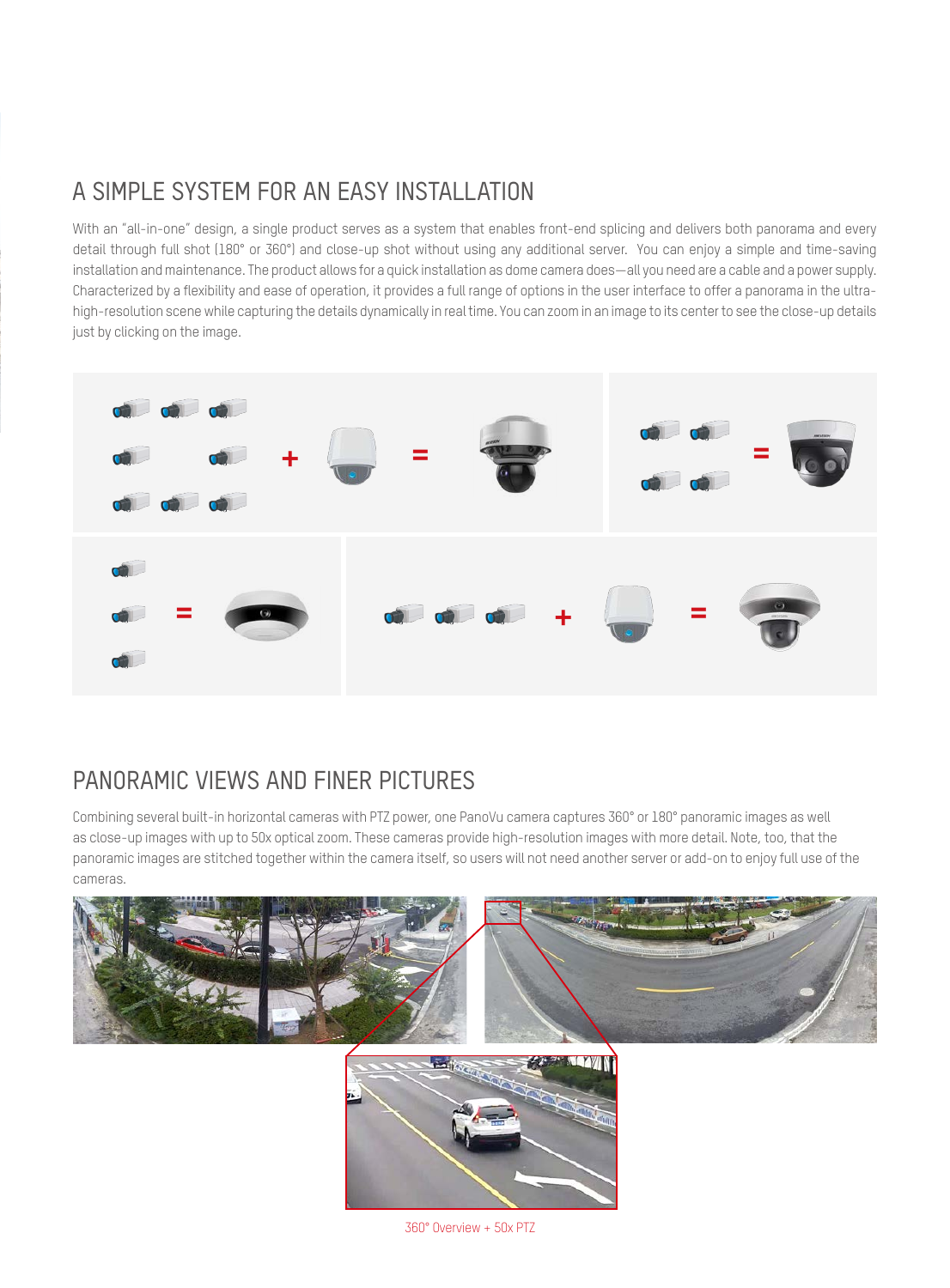#### DS-2PT5306BZ-DE

PanoVu Mini Series IR Network PTZ Camera





- Three  $1/2.8$ " progressive scan CMOS
- Up to 3-ch 1920  $\times$  1080 resolution @ 30 fps
- Min. illumination:
	- Color: 0.005 lux @ (F1.6, AGC ON)
	- B/W: 0.001 lux @ (F1.6, AGC ON)
	- 0 lux with IR
- Horizontal field of view: 80.7° × 3
- Vertical field of view: 43.5°
- Three flexible cameras are adjustable along a circular track with a sliding range of 0° to 270°
- Up to 30 m IR
- IP66



PanoVu Mini Series IR Network PTZ Camera





#### Panoramic Camera

- Three 1/2.8" progressive scan CMOS
- Up to 3-ch  $1920 \times 1080$  resolution @ 30 fps
- Min. illumination:
	- Color: 0.005 lux @ (F1.6, AGC ON)
	- B/W: 0.001 lux @ (F1.6, AGC ON)
		- 0 lux with IR
- Horizontal field of view: 80.7° × 3
- Vertical field of view: 43.5°
- Up to 30 m IR

#### PTZ Camera

- 1/2.8" progressive scan CMOS
- Up to  $1920 \times 1080$  resolution @ 30 fps
	- Min. illumination:
		- Color: 0.005 lux @ (F1.6, AGC ON)
		- B/W: 0.001 lux @ (F1.6, AGC ON)
		- 0 lux with IR
- 10× optical zoom, 8× digital zoom
- Up to 50 m IR



8/20 MP PanoVu Vari-Focal Network Camera



- Four 1/2.7" progressive scan CMOS
- Up to 4-ch  $2/5$  MP resolution  $\omega$  30 fps
- Horizontal field of view: 31° to 108°
- Vertical field of view: 22.5° to 74.4°
- H.265, H.264

DS-2CD6D24/54FWD

- Optical fiber transmission
- 10-30 m IR range
- Four flexible 2.8-12 mm VF lens • 6 behavior analyses, 4 exception detection,
- and face detection

#### DS-2CD6984G0

32 MP PanoVu Series Panoramic Dome Camera



- 1/2" progressive scan CMOS
- Max. resolution: 8160 × 3616 @ 25 fps in panorama display mode
- Panorama field of view:
	- 180° horizontal field of view
	- 95° vertical field of view
	- Multiple display modes available
- Panorama, original, panorama + ePTZ, and divided panorama
- Four IR LEDs, up to 20 m IR
- H.265, H.265+, H.264+, H.264
- 120 dB WDR
- 
- Image enhancement: BLC, 3D DNR, HLC, defog, EIS
- Audio and alarm I/O, optional
- Flexible power supply options
- IP67, IK10

**NEW** 

8 MP PanoVu Series Panoramic Dome Camera



# Recommended NVRs

DS-9632/64NI-I8/I16 (I Series NVR) DS-96064/128/256NI-I16/I24 (Super I Series NVR) Embedded H.265 4K NVR



- 320/512/768 Mbps max. bit rate input (up to 32/64/128/256-ch IP video)
- Third-party network cameras supported
- Up to 12 MP resolution recording
- Supports H.265/H.265+/H.264/H.264+/ MPEG4 video formats
- 2-ch HDMI and 2-ch VGA output interfaces provided, HDMI1 output at up to 4K (3840 × 2160) resolution
- Gigabit network interfaces
- 8/16 SATA, up to 2 eSATA, 2 USB 2.0 and 1 USB 3.0 interfaces
- Supports RAID 0, 1, 5, 6, 10
- 1/2.8" progressive scan CMOS  $7008 \times 1080$  @ 30 fps in panorama mode • Four 6 mm lenses • Four IR LEDs, up to 20 m IR
- H.265, H.265+
- 3D DNR
- BLC/ROI/HLC
- Audio and alarm I/O (-S)
- 6 behavior analyses, audio exception detection and face detection